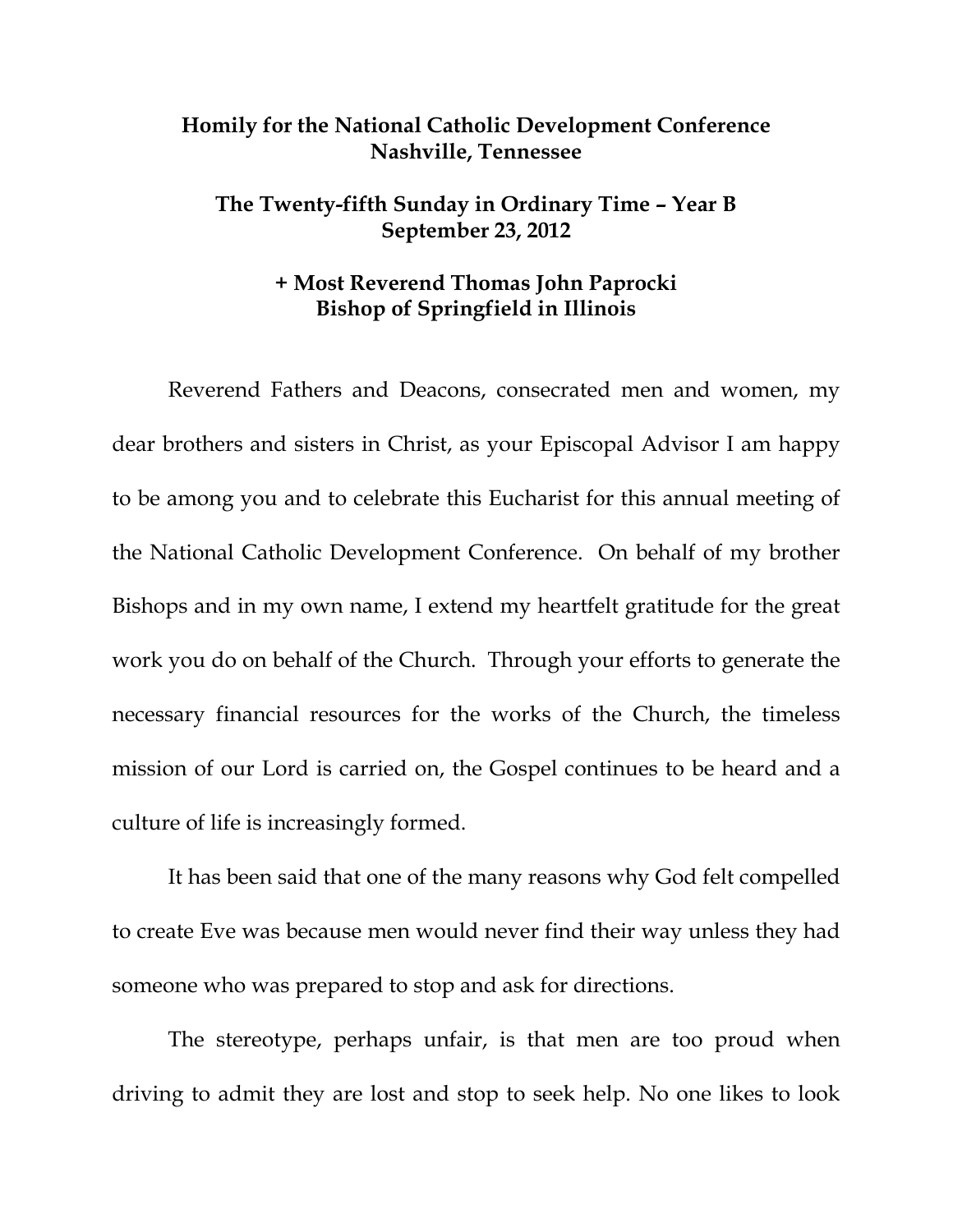incompetent or stupid in front of anyone, let alone a colleague or a partner. It seems that many men would rather drive extra miles needlessly than admit that they do not know the way.

Is this a male characteristic or simply a trait of our common humanity? Think back to your own days as a student when you didn't dare ask the teacher for further explanation, for fear that you would be thought less intelligent than the rest of the class, only to breathe a huge sigh of relief when someone was brave enough to ask the question everyone else really wanted to ask. If we don't ask, how are we ever to learn?

Today's Gospel gives us hope that we are not the only ones who get it wrong and misunderstand the Good News of Jesus. In this account, the inability of the disciples, because of fear, to ask the Lord for an explanation of his instruction on his own impending death means that they have not yet grasped the real essence of what it is to be a follower of Christ.

 Have you ever wondered what it was like for the Twelve Apostles to hear Jesus tell them a second time, "The Son is to be handed over to men and they will kill him" (Mark 9:31)? He is less specific and less detailed today on the road to Capernaum than he was last week on the way to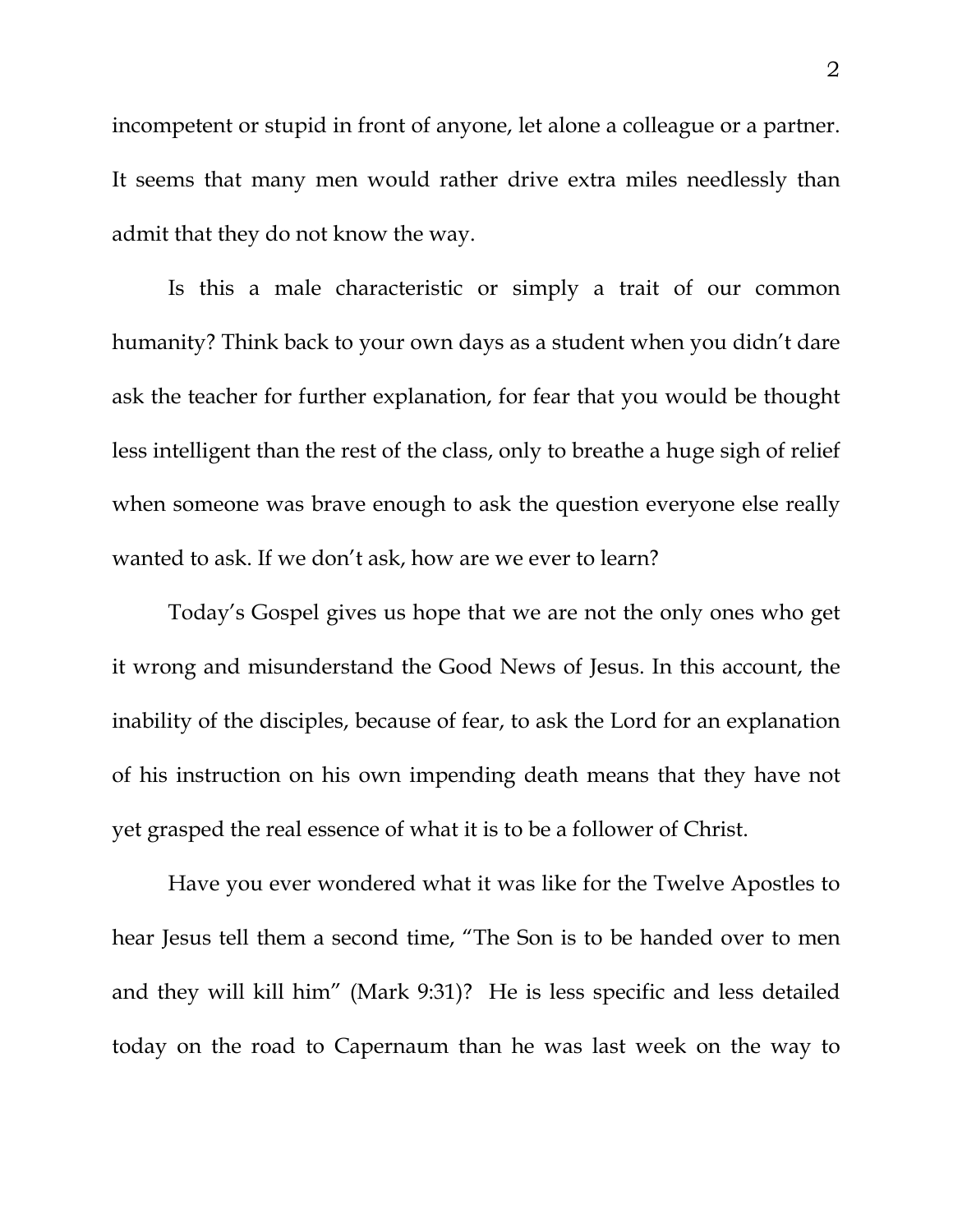Caesarea Philippi. Last week Saint Peter rebuked him; today "they were afraid to question him" (Mark 9:32).

 Commenting on their lack of understanding, Saint John Chrysostom says:

It is remarkable how, when Peter had been rebuked, and Moses and Elijah had discoursed, and had seen the glory of what was coming, and the Father had uttered a word from above, and so many miracles had been done, and the resurrection was right at the door (for he said, he should by no means abide any long time in death, but should be raised the third day), even after all that, they did not fathom what was happening. Rather they were troubled, and not merely troubled, but exceedingly mournful. Now this arose from their being ignorant as yet of the force of his sayings.1

They could not understand how anyone would want to harm a man as just as Jesus, one whose words rang true and with authority, and whose actions were filled with righteousness. How is it that one who lived in right relationship with both God and men would be handed over and killed?

 We, too, often share in their confusion because we forget the words of the wicked that we heard in today's first reading from the Book of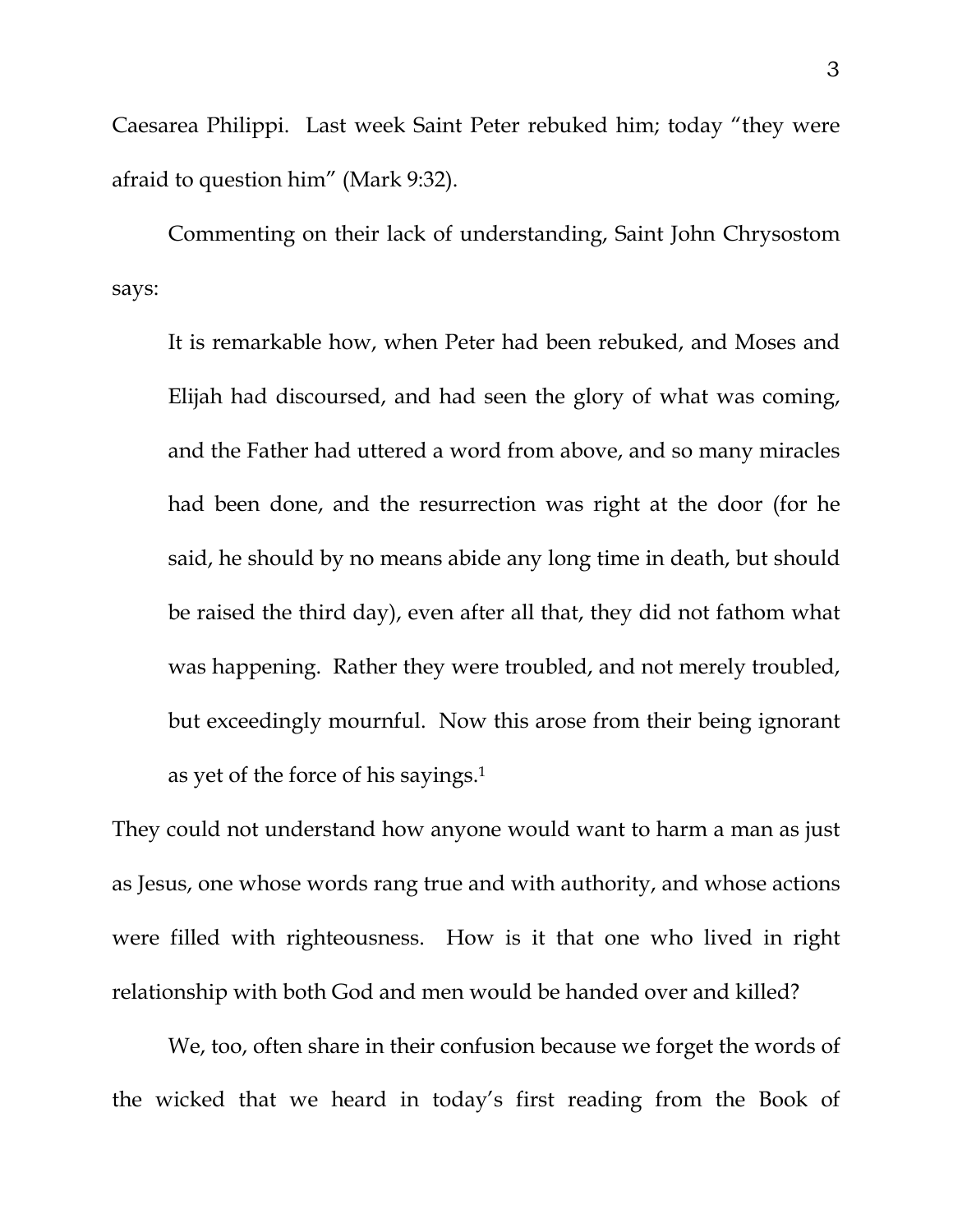Wisdom: "Let us beset the just one, because he is obnoxious to us; he sets himself up against our doings, reproaches us for transgressions of the law and charges us with violations of our training" (Wisdom 2:12).

 The wicked find the just one obnoxious simply by the virtue of his very existence; even without verbalizing a word against them, the manner of his life speaks against them because good always shines a light on evil. Wickedness cannot tolerate the good and so always seek to eradicate the good wherever it is found. Those who are wicked always presume that everyone else is also wicked; they look for false motives in the actions of one who is good and in Jesus they could find none; this is why they felt so condemned by him and why they acted so strongly against him.

 The reality of the situation, of course, was quite different. In his many encounters with sinners, he speaks personally with them, often taking them aside from the crowd. As one example among many, he does not condemn the Samaritan woman at the well, but gently and lovingly invites her to leave her sinful ways and turn toward the good. This is his way with sinners even today, and those who leave their sin love him while those who remain in their sin hate him and anyone associated with him.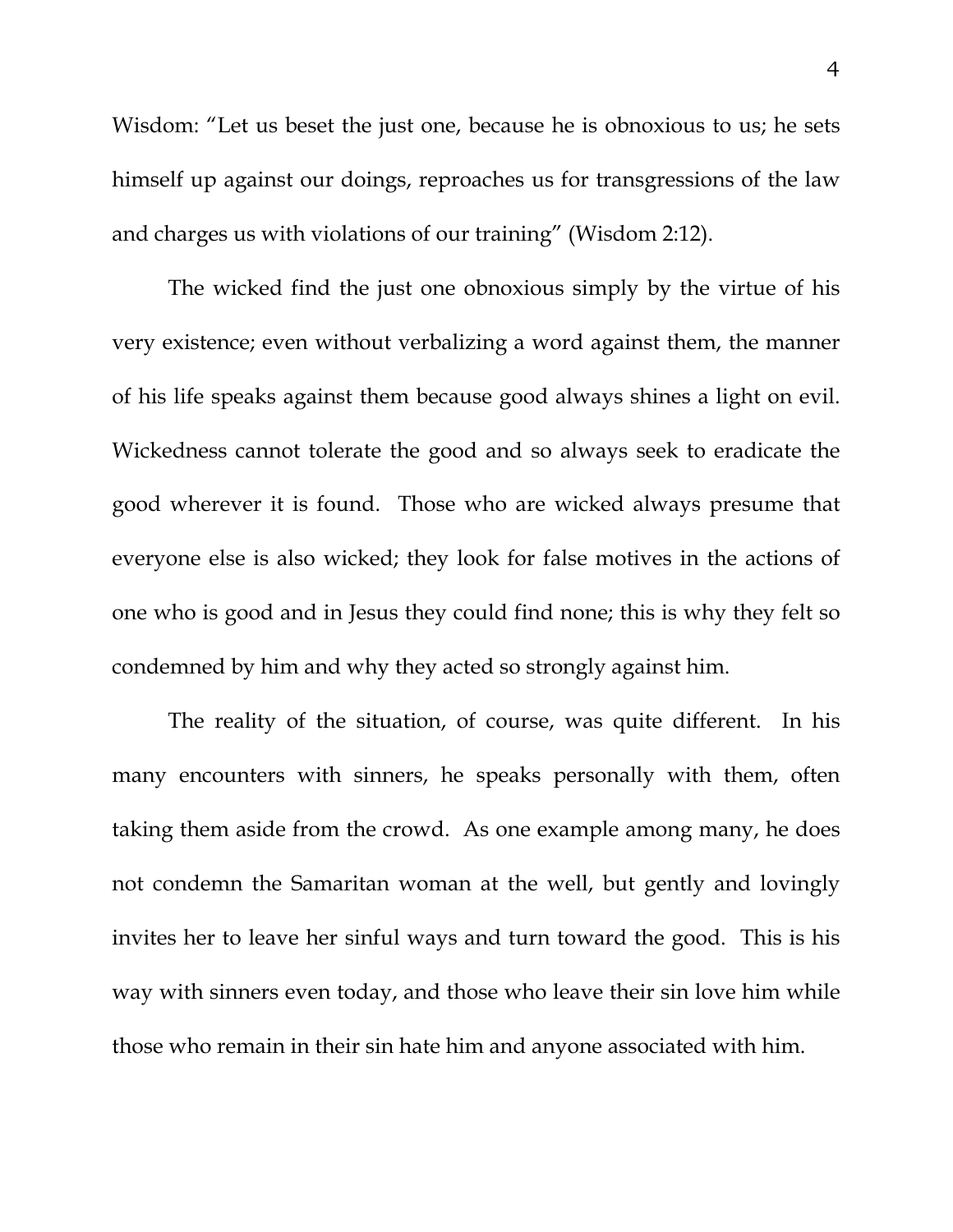Most people, however, live lives that are neither full of wickedness nor of evil; most of us live somewhere in between, striving – to a greater or lesser degree – while still straying from the goal to which we are called. This is the situation among the Apostles we see today.

We might expect the Twelve to have argued about what Jesus meant when he spoke of his death. Was he speaking metaphorically, or did he truly mean what he said? Were his words about his death certain, or were they only guesses?

 Rather than arguing about such questions, the Apostles argued instead about "who was the greatest" among them (Mark 9:34). So embarrassed were they at this topic of conversation that when the Lord asked them what they were discussing, "they remained silent" (Mark 9:34).

 Whereas Jesus used the word "argue," Saint Mark used the word "discuss." Whatever the tone of the words shared among the Apostles – whether they were spoken as a heated argument, a normal conversation, or the sort of humorous competitive jests men often share – the topic at hand clearly disturbed the Master and Teacher. So closely were the Apostles to imitate Jesus that they, too, were to be just in all their ways; in their desires to be great, they proved themselves small.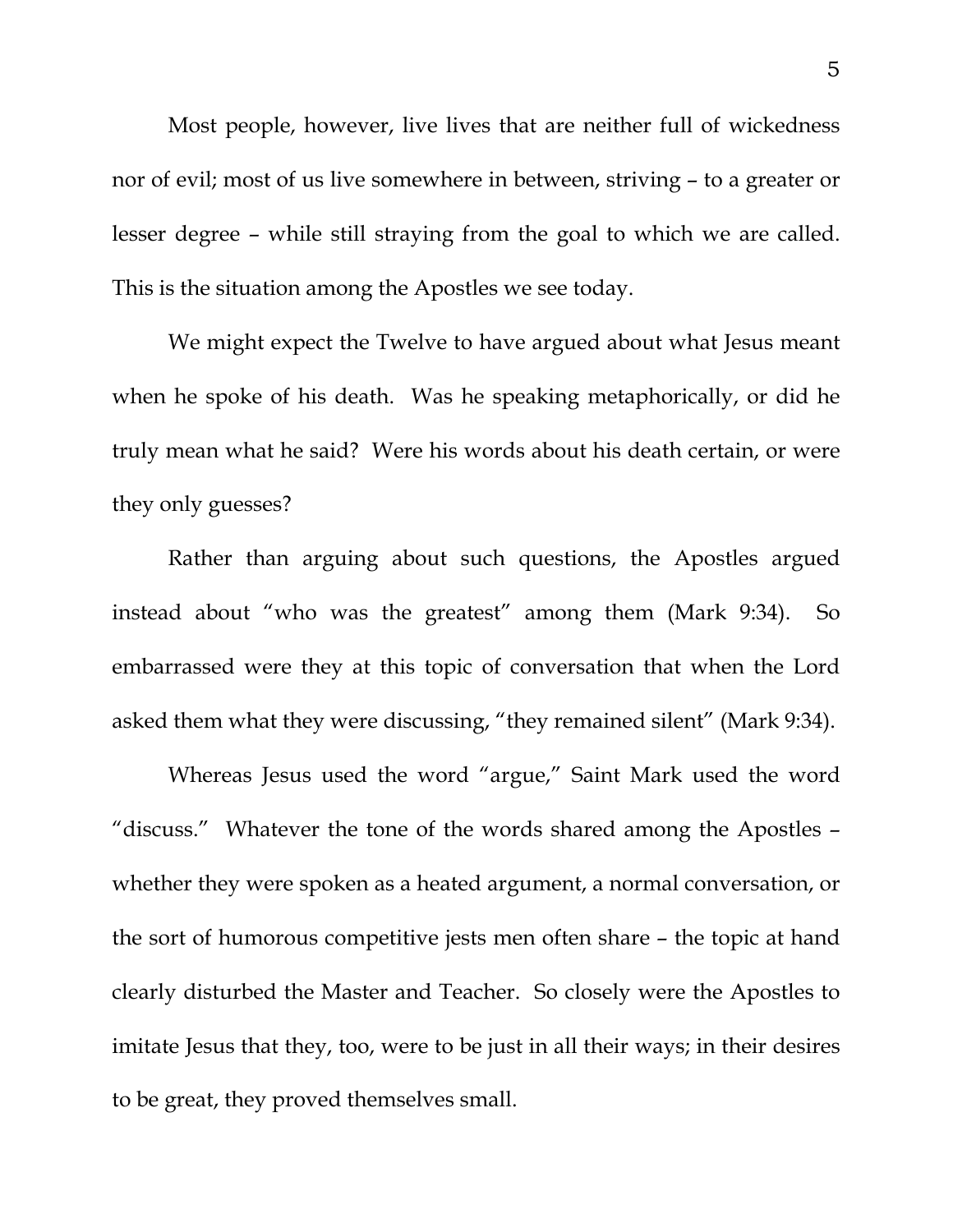You and I, brothers and sisters, are also called to a life that is just, a life that is not marked by "jealousy and selfish ambition" (James 3:16). Rather, our lives are to be "without inconstancy or insincerity" (James 3:17); in effect, we are to be just.

 In all of our work, perhaps more so in fundraising, there is always a temptation to compare ourselves to others, to ask which of us is the greatest and who is more successful at raising money. Those who work and labor for the Church are not immune to such temptations. Even as I thank you for the dedicated service you provide to the Church and to her institutions, I urge you, in the words of Saint Gregory of Nyssa:

Let vanity be unknown among you. Let simplicity and harmony and a guileless attitude weld the community together. Let each remind himself that he is not only subordinate to the brother at his side, but to all. If he knows this, he will truly be a disciple of Christ.2

If we live as true disciples of Christ, the Lord will hear our prayers and uphold our lives, and peace will be found in our homes (cf. Psalm 54:4, 6).

May God give us this grace. Amen.